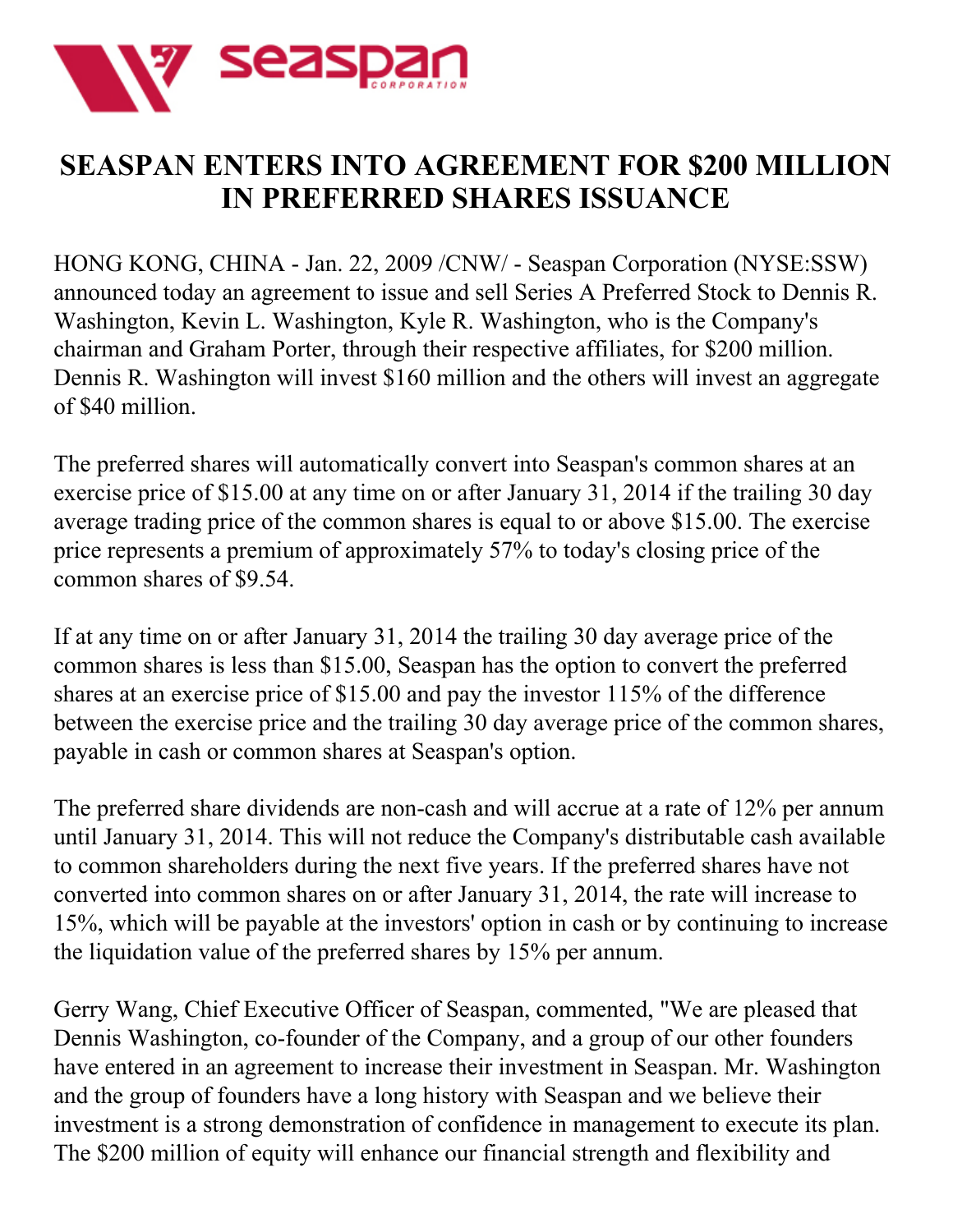position us well in the current dislocated market. Seaspan's business continues to perform well and our prospects remain strong." Mr. Wang's employment with the Company's ship manager will be extended to December 31, 2013 in connection with the investment.

Dennis R. Washington, stated, "I believe strongly in the financial model of Seaspan Corporation. The Company has a very modern fleet, prestigious customers and a strong management team. The Company is well-positioned to take advantage of opportunities that may arise in the future."

On December 22, 2008, Dennis R. Washington's ownership was reported on a Schedule 13G filed with the Securities and Exchange Commission.

Under the terms of the agreement, the transaction is subject to customary closing conditions, and the first tranche of \$100 million aggregate amount of the preferred shares is expected to close within the next ten days. The second tranche of \$100 million aggregate amount of the preferred shares is expected to close in the fourth quarter of 2009.

The issuance and sale of the Series A Preferred Stock was approved by the Company's conflicts committee, which is composed entirely of independent directors. The conflicts committee retained its own financial advisor to provide an opinion on the transaction.

This news release does not constitute an offer to sell or a solicitation of an offer to buy the securities described herein, nor shall there be any sale of these securities in any state or jurisdiction in which such an offer, solicitation or sale would be unlawful prior to registration or qualification under the securities laws of any such jurisdiction.

## About Seaspan

Seaspan owns containerships and charters them pursuant to long-term fixed-rate charters. Seaspan's contracted fleet of 68 containerships consists of 35 containerships in operation and 33 containerships to be delivered over approximately the next three years. Seaspan's operating fleet of 35 vessels has an average age of approximately five years and an average remaining charter period of approximately eight years. All of the 33 vessels to be delivered to Seaspan are already committed to long-term time charters averaging approximately 11 years in duration from delivery. Seaspan's customer base consists of seven of the world's largest, publicly traded liner companies, including China Shipping Container Lines, A.P. Moller-Maersk, Mitsui O.S.K. Lines, Hapag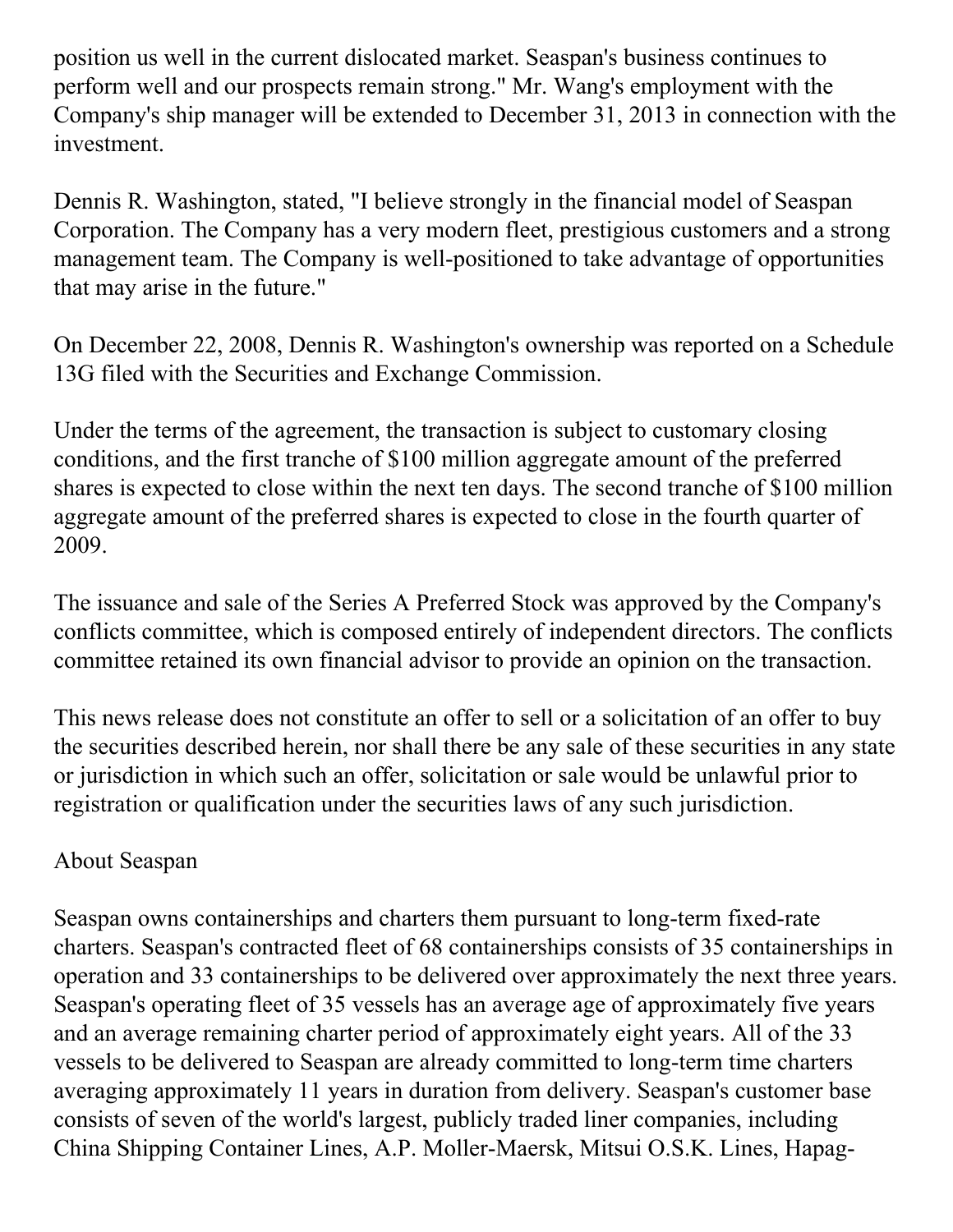Lloyd, COSCO Container Lines, K-Line and CSAV.

Seaspan's common shares are listed on the New York Stock Exchange under the symbol "SSW".

## STATEMENT REGARDING FORWARD-LOOKING STATEMENTS

This release contains certain forward-looking statements (as such term is defined in Section 21E of the Securities Exchange Act of 1934, as amended) concerning future events and our operations, performance and financial condition, including, in particular, the likelihood of our success in developing and expanding our business. Statements that are predictive in nature, that depend upon or refer to future events or conditions, or that include words such as "expects", "anticipates", "intends", "plans", "believes", "estimates", "projects", "forecasts", "will", "may", "potential", "should", and similar expressions are forward-looking statements. These forward-looking statements reflect management's current views only as of the date of this presentation and are not intended to give any assurance as to future results. As a result, you are cautioned not to rely on any forward-looking statements. Forward-looking statements appear in a number of places in this release. Although these statements are based upon assumptions we believe to be reasonable based upon available information, including operating margins, earnings, cash flow, working capital and capital expenditures, they are subject to risks and uncertainties. These risks and uncertainties include, but are not limited to: future operating or financial results; our expectations relating to dividend payments and forecasts of our ability to make such payments; pending acquisitions, business strategy and expected capital spending; operating expenses, availability of crew, number of offhire days, drydocking requirements and insurance costs; general market conditions and shipping market trends, including charter rates and factors affecting supply and demand; our financial condition and liquidity, including our ability to obtain additional financing in the future to fund capital expenditures, acquisitions and other general corporate activities; estimated future capital expenditures needed to preserve our capital base; our expectations about the availability of ships to purchase, the time that it may take to construct new ships, or the useful lives of our ships; our continued ability to enter into long-term, fixed-rate time charters with our customers; our ability to leverage to our advantage Seaspan Management Services Limited's relationships and reputation in the containership industry; changes in governmental rules and regulations or actions taken by regulatory authorities; changes in worldwide container demand; changes in trading patterns; competitive factors in the markets in which we operate; potential inability to implement our growth strategy; potential for early termination of long-term contracts and our potential inability to renew or replace long-term contracts; ability of